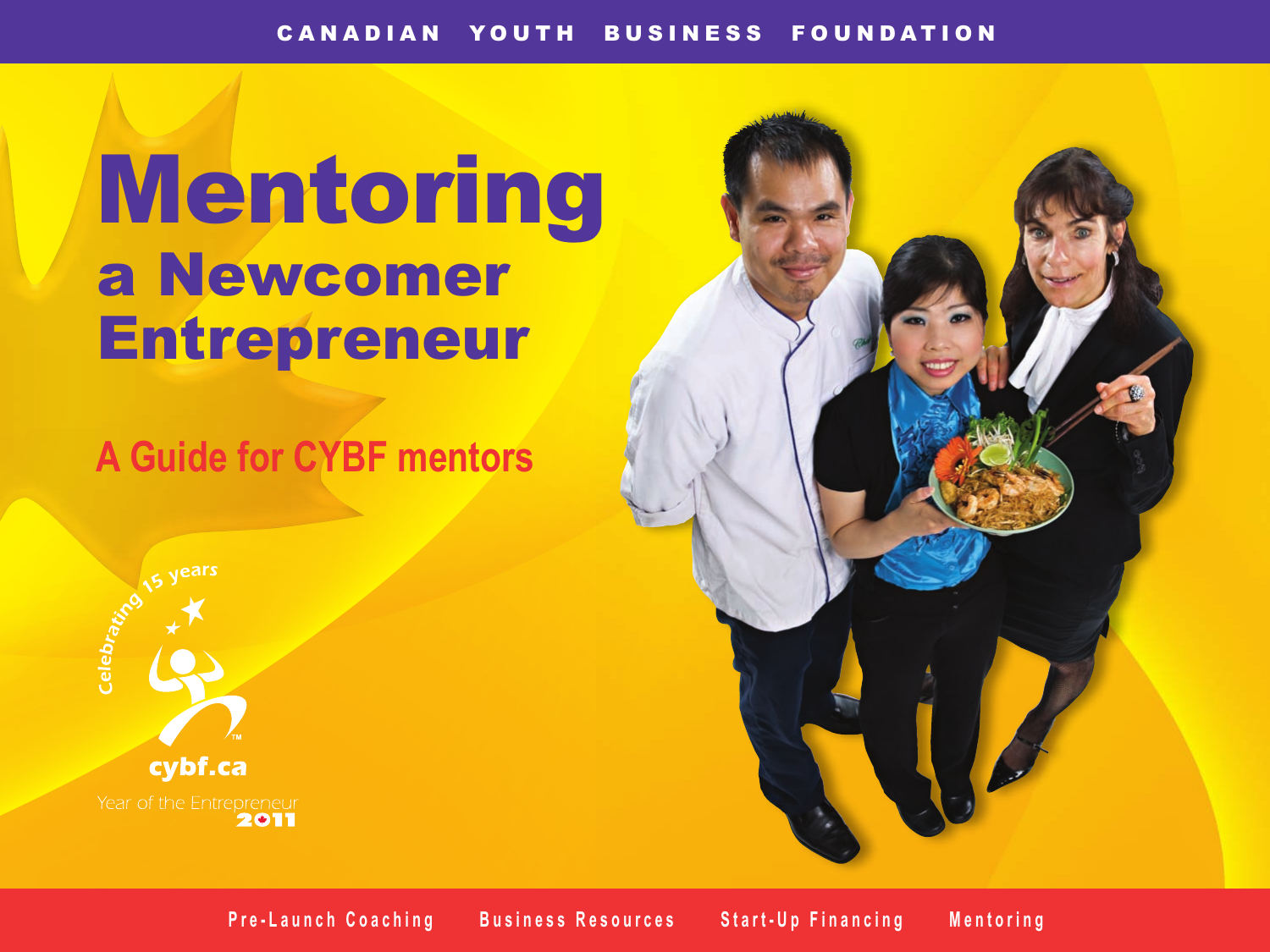#### **[Introduction . . . . . . . . . . . . . . . . . . . . . . . . . . . . . . . . . . . . . . . .2](#page-2-0)**

| The CYBF Newcomer Entrepreneur Program 2 |  |
|------------------------------------------|--|

# **1. [Mentoring a Newcomer Entrepreneur . . . . . . . . . . . . . . . . . . .4](#page-4-0)**

| The Special Challenges of Mentoring a Newcomer 5 |  |
|--------------------------------------------------|--|
|                                                  |  |
|                                                  |  |
|                                                  |  |

# **2. [Canadian Business Culture Issues . . . . . . . . . . . . . . . . . . . . .9](#page-9-0)**

# **3. [Newcomer Resources and Links . . . . . . . . . . . . . . . . . . . . . .13](#page-13-0)**





#### M entoring a New com er Entrepreneur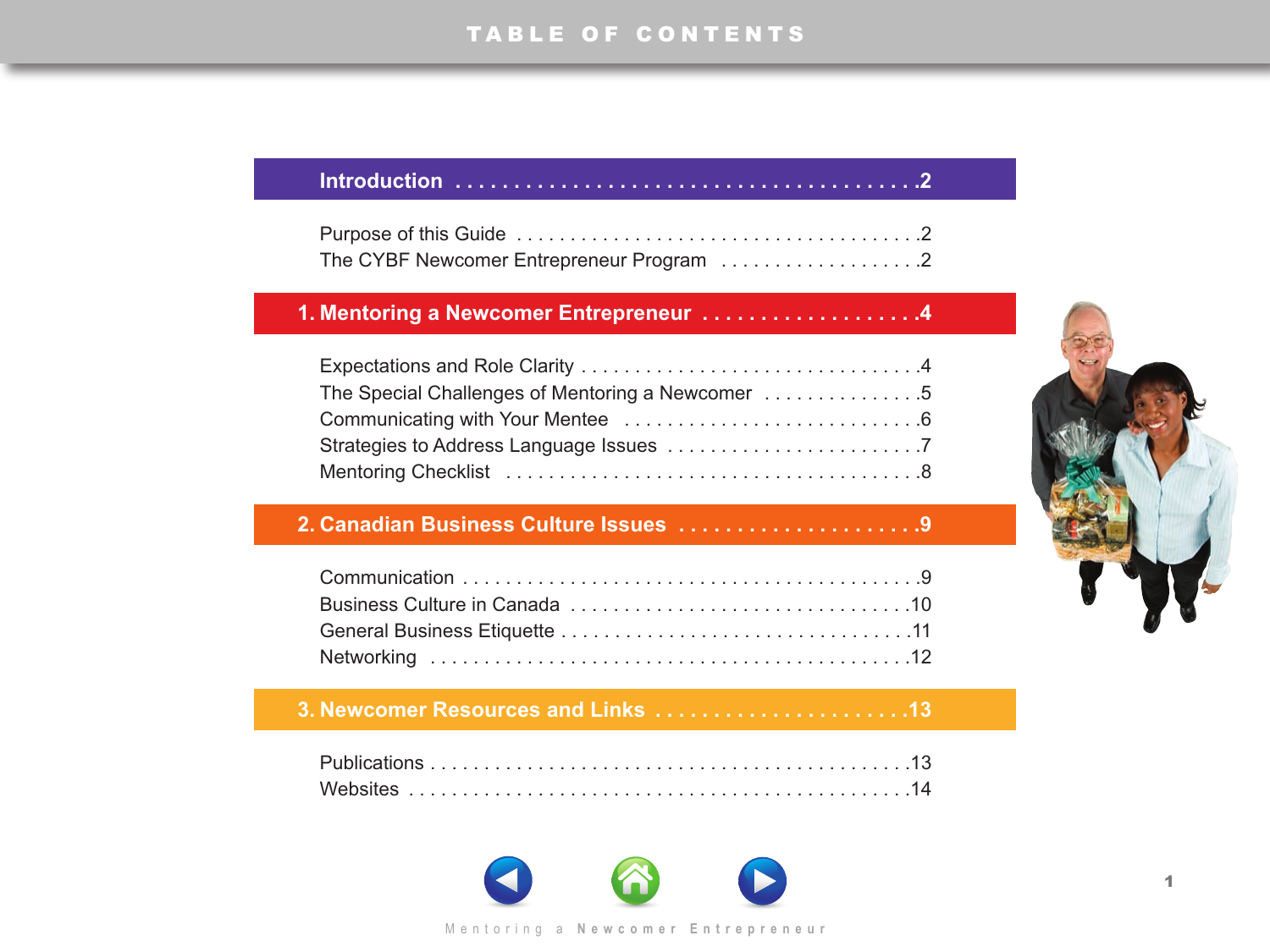# I N T R O D U C T I O N

#### <span id="page-2-0"></span>Purpose of this Guide

This guide was created for CYBF mentors who will be working with newcomer entrepreneurs who have received start-up financing from the Canadian Youth Business Foundation (CYBF). It is intended to supplement the materials and tools provided by the Ment2B™ online program.

The goal of this guide is to help you better understand how your mentoring approach can be tailored to meet some of the distinct needs facing a young newcomer entrepreneur.

#### The CYBF Newcomer Entrepreneur Program

CYBF's Newcomer Entrepreneur Program provides advice, information and support to young people who are new to Canada. Eligible newcomers are between the ages of 18 and 34 who have been in Canada for less than three years and are a Permanent Resident of Canada.

Most young people face barriers to starting their own business. Newcomers to Canada face additional barriers – language and cultural differences, as well as lack of a Canadian credit history and Canadian work experience. CYBF's Newcomer Entrepreneur Program addresses this need.

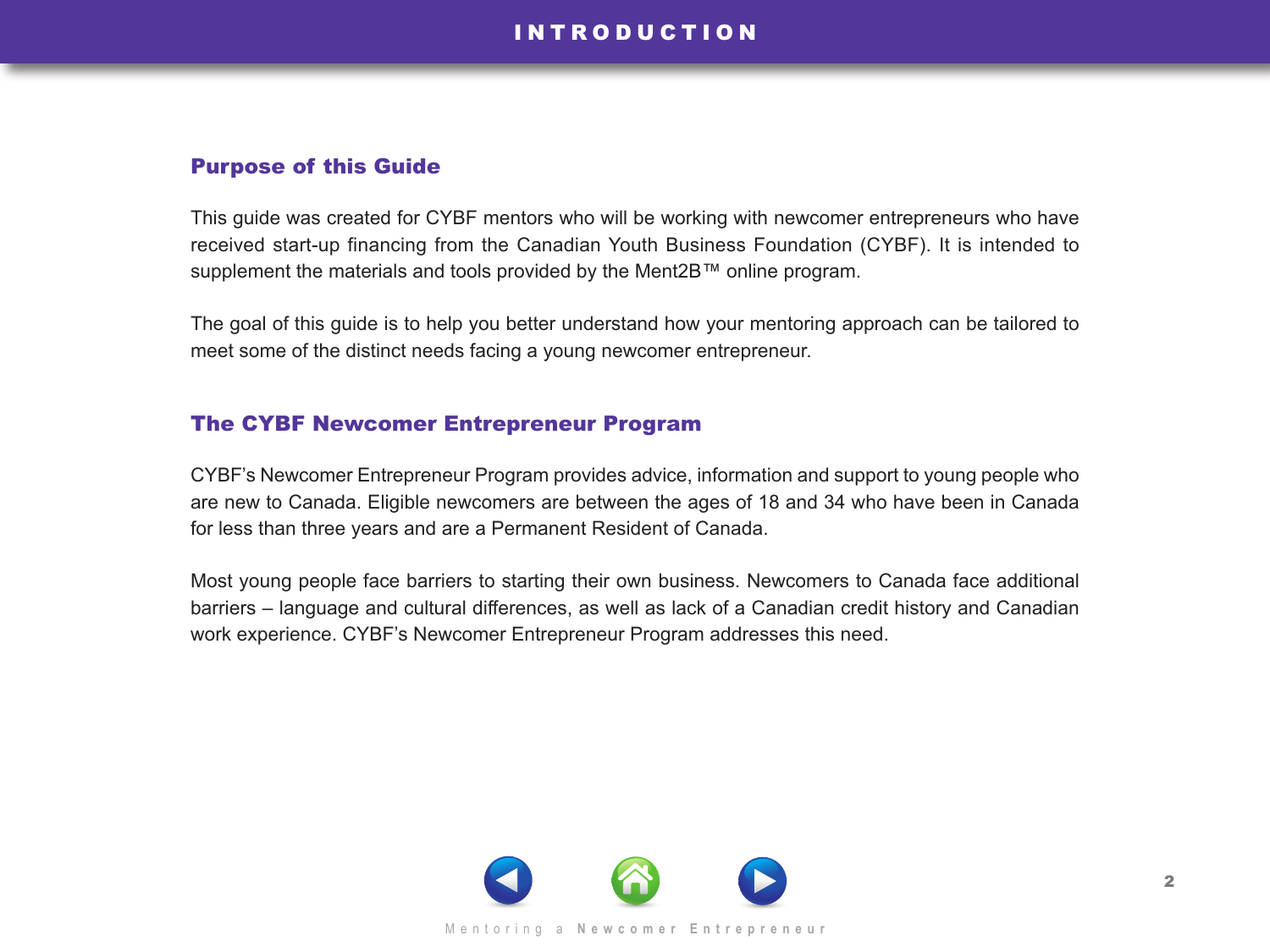# **INTRODUCTION**

As a program participant, your mentee has already received the *[CYBF Guide for Newcomer Entrepreneurs](http://www.cybf.ca/entrepreneurs/docs/CYBF_Guide_for_Newcomer_Entrepreneurs.pdf)*. We highly recommend that you review this online guide, which covers:

- Issues unique to newcomers
- Business basics: such as banking, legal issues, business structure alternatives, business planning and financing
- Business culture in Canada: workplace values and etiquette, business clothing, greetings and dining out
- Communication: overcoming language barriers, email and phone etiquette
- Networking
- Mentors: the role of mentors and what to expect from your mentor
- Professional development

The *[CYBF Guide for Newcomer Entrepreneurs](http://www.cybf.ca/entrepreneurs/docs/CYBF_Guide_for_Newcomer_Entrepreneurs.pdf)* also includes numerous links to websites and online publications that provide more details.

As a CYBF mentor, you provide additional guidance and support to help young entrepreneurs in the critical first years of their business. This role is especially important for mentors who are working with newcomers to Canada



3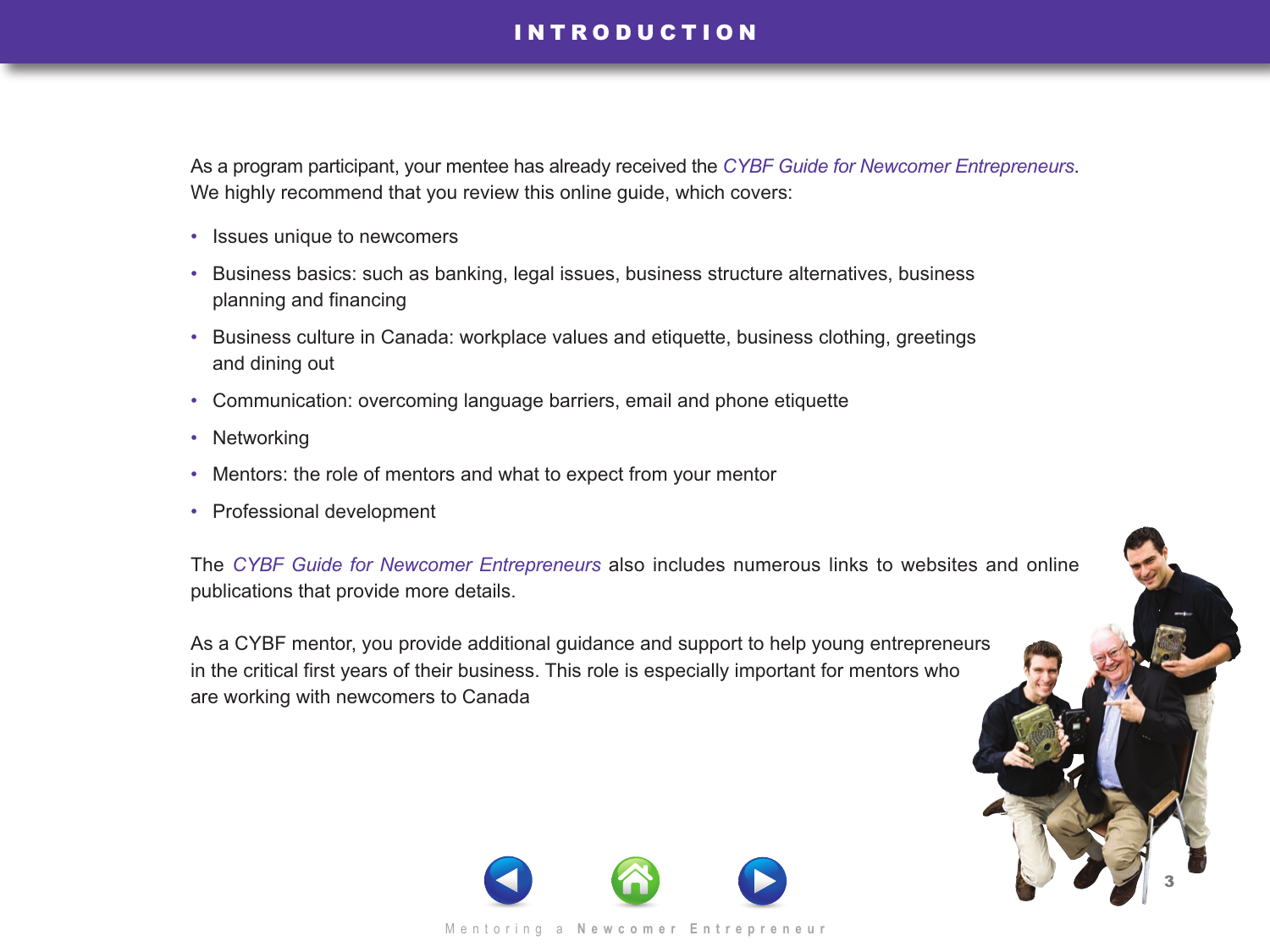# <span id="page-4-0"></span>Expectations and Role Clarity

At the outset of every great mentoring relationship, the individuals should define roles and discuss how each person will contribute to the relationship.

The Ment2BTM Orientation program provides an opportunity for you and your mentee to discuss, agree and document their respective roles. You may need to invest additional time in this discussion with newcomers to Canada.

Mentors of all young entrepreneurs may find themselves under pressure to take on the role of an instructor as the business owner seeks out specific guidance and direction. Here are a few suggestions to help you clarify roles and expectations:

- **•** Explore with your entrepreneur the role of mentors and advisors in the context of Canadian business. Compare it to how they might view an advisor or elder in their own culture.
- **•** Help your entrepreneur understand the role of the mentor and contrast the mentor's role with other roles that support a business owner (such as an accountant or lawyer).
- **•** Describe what behaviours the entrepreneur should expect from you when you are mentoring. For example, a mentor is someone who is more likely to ask questions than provide instructions. A mentor will share examples from their own experiences only to highlight alternatives, not to direct.

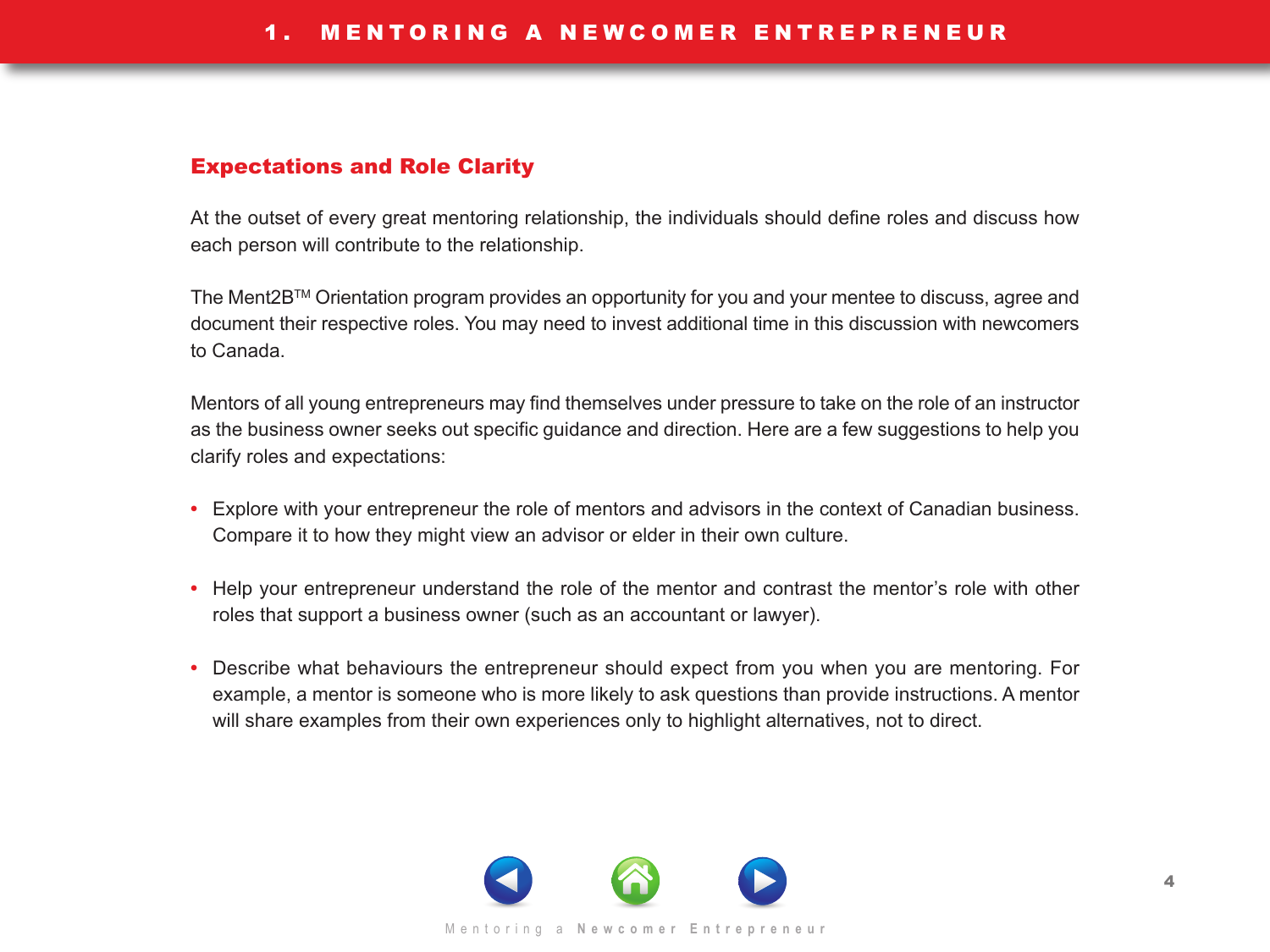- <span id="page-5-0"></span>**•** Explain that ultimately the mentor's role is to ensure that the decision-making rests with the entrepreneur. The mentor improves the quality of decision-making by helping the entrepreneur to thoroughly review all considerations and alternatives.
- **•** Discuss your motivation. When mentoring a newcomer, you must also be prepared to articulate the reason that you are volunteering your time as a mentor. The newcomer may find value in better understanding your reasons for volunteering. Explain any tangible skills that you hope to build while mentoring, such as coaching or business marketing skills.

## The Special Challenges of Mentoring a Newcomer

As a mentor to an entrepreneur, you will help your mentee understand business concepts and practices. As a mentor to a newcomer entrepreneur, you also have to explain business culture in Canada – everything from manners and language to laws and financing.

The *CYBF Guide for Newcomer Entrepreneurs* explains the issues unique to newcomers. These may include:

- **•** Lack of credit history
- **•** Insufficient information for business planning
- **•** The challenges of not having a strong network of colleagues, customers, friends and family
- **•** Lack of familiarity with business and social environments and systems in Canada
- **•** Language obstacles
- **•** Lack of recognition of credentials



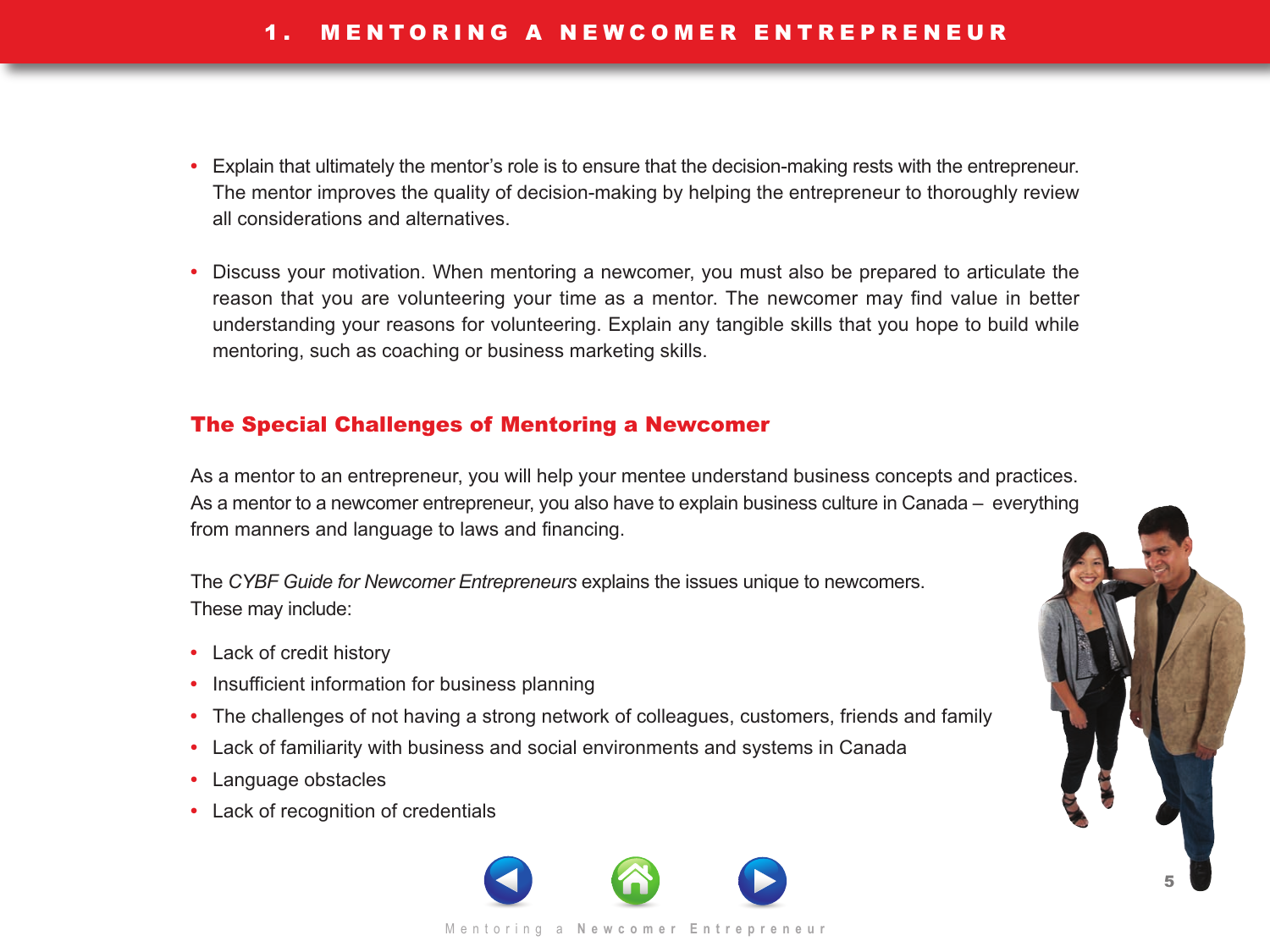<span id="page-6-0"></span>It's important that you recognize the issues that are unique to newcomers. Take time to establish your mentee's awareness of the Canadian business environment and culture – don't assume they are familiar with manners and customs that you take for granted.

#### Communicating with Your Mentee

Mentors experienced in working with newcomer business owners often say the major adjustment they made to their mentoring style was in how they communicate. Here are a few tips for effective communication with your newcomer entrepreneur:

**•** Be straightforward and direct in your conversations. Use simple language and getting right to the point. Don't lead in to information with an abundance of context. Begin with your main point, and then ask if the entrepreneur would like to hear an example to illustrate your point.



*Avoid adages and sayings: A newcomer may hear you say "customers will be coming in by the busload" and be confused, not encouraged.*

- **•** Encourage the entrepreneur to direct the conversation. It often helps to have a standard agenda of topics for the entrepreneur to run through in each mentoring conversation. (This agenda will be built as you go through the Ment2B™ Online Orientation together).
- **•** Another method is to have your mentee identify three questions they would like to discuss with you – getting these questions prior to the mentoring meeting will ensure you have time to prepare with some follow-up questions of your own.

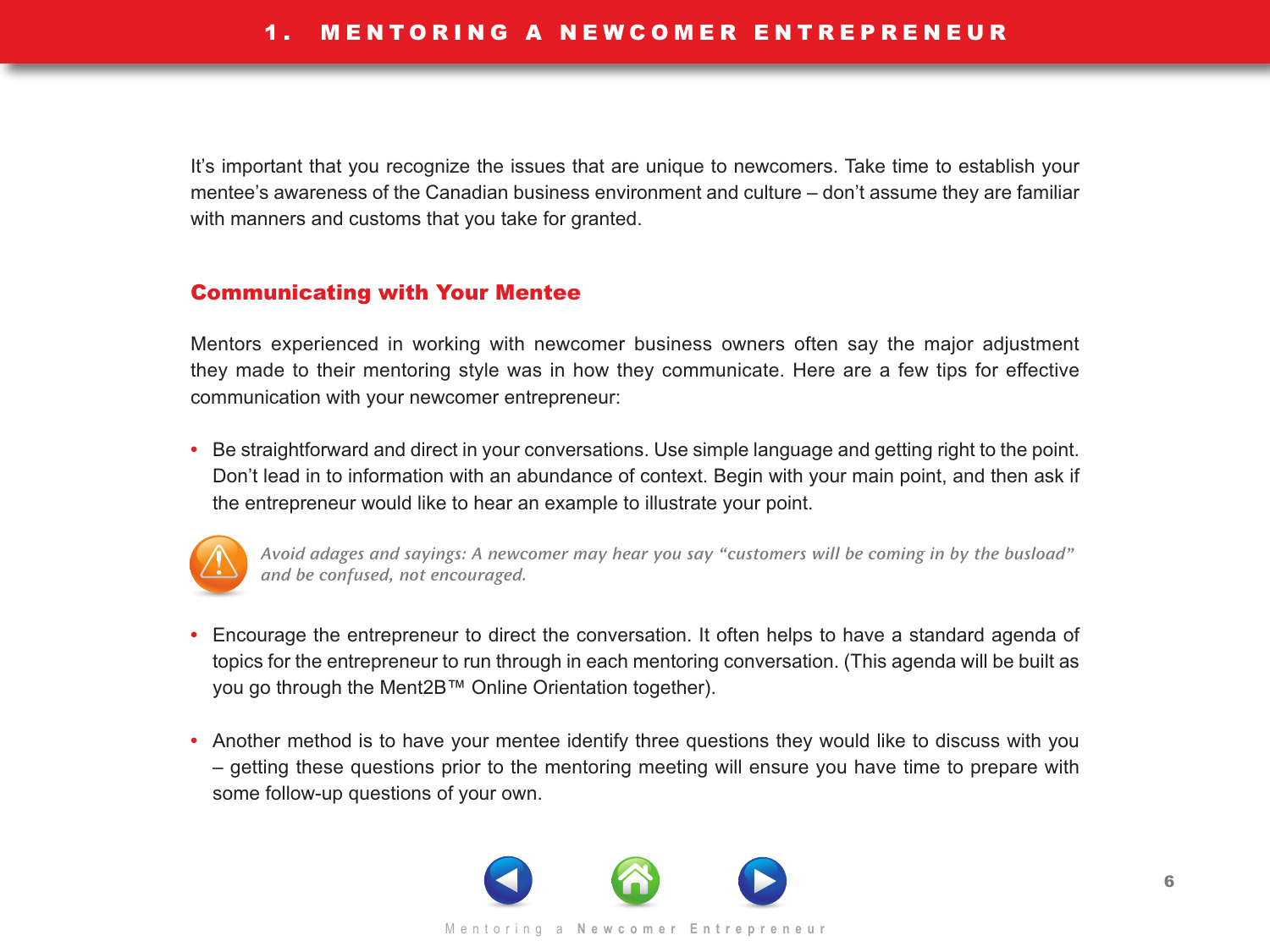<span id="page-7-0"></span>**•** Begin your conversations with "closed" questions to make it easy to respond and then expand the conversation from there. This may require additional preparation on your part but will make a positive difference for the entrepreneur, particularly in the first few mentoring conversations.

| <b>OPFN</b>                                                                                                                                                      | <b>CLOSED</b>                                                                                                                                                  |
|------------------------------------------------------------------------------------------------------------------------------------------------------------------|----------------------------------------------------------------------------------------------------------------------------------------------------------------|
| Open questions deliberately seek longer answers and<br>often require thought or reflection before a response<br>can be given. Often start with Why, How or What. | A closed question can be answered with a short<br>answer and confines the response. They are quick and<br>easy to answer. Often start with When, Where, or Do. |
| What are your major concerns or obstacles?                                                                                                                       | When does your advertising promotion begin?                                                                                                                    |

**•** Introduce the topic of oral and written skills where possible. In many cases, newcomer entrepreneurs have English as their second language and may not be comfortable with either their verbal or written skills. Don't assume that a strong oral communicator also has strong written language skills. While your mentee may be hesitant to discuss this potential weakness, your role is to be sensitive while also encouraging disclosure. In addition to helping your mentee improve language skills, you can also encourage them to consider additional coaching on business communication skills.

#### Strategies to Address Language Issues

CYBF tries to match newcomer entrepreneurs with local mentors who share knowledge of their native language, if requested to do so. However, if this was not possible for you and your mentee, or not requested, you may encounter communication challenges. Here are a few tips to help you overcome language issues:

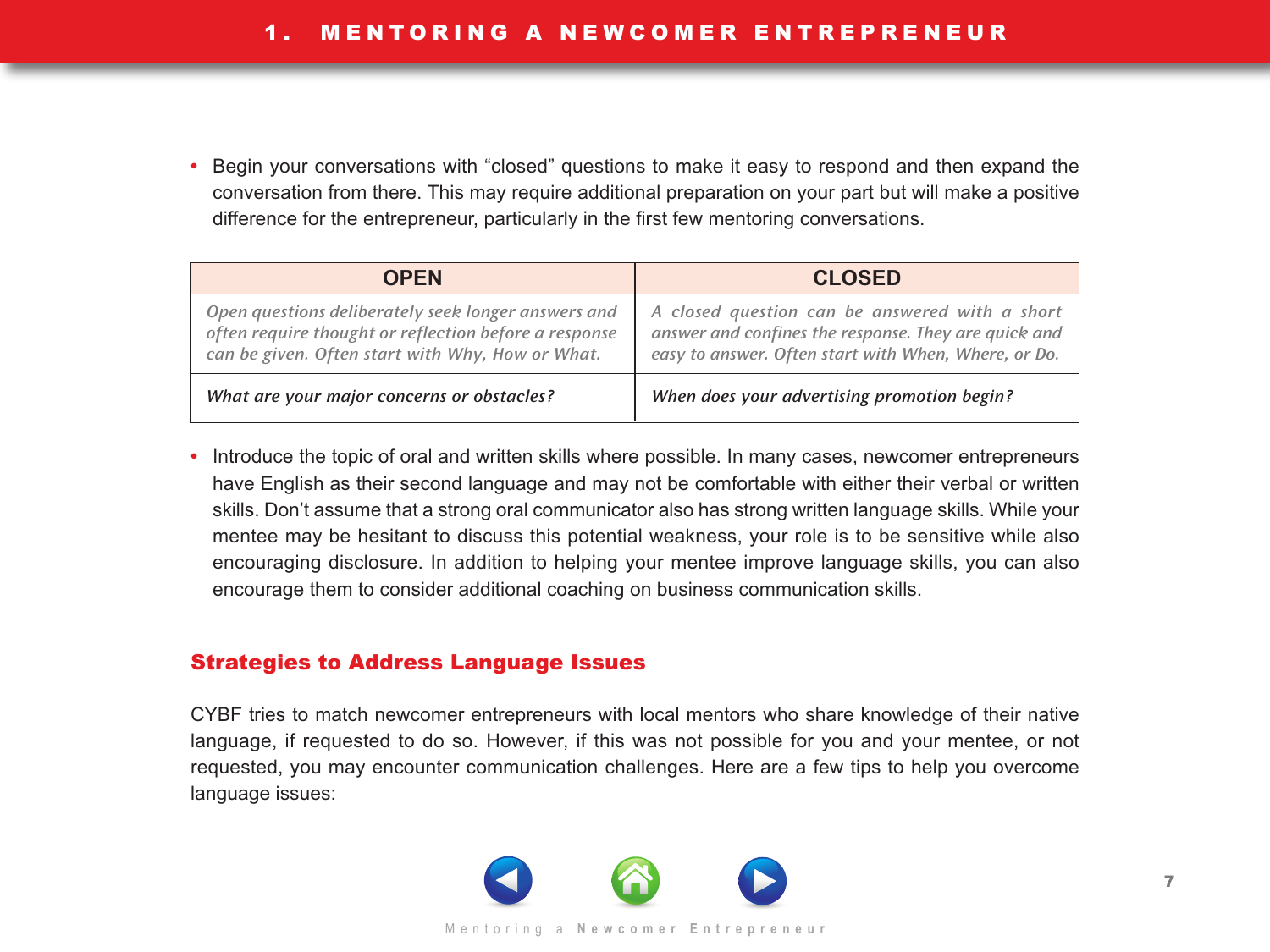- <span id="page-8-0"></span>**•** Get it in writing. If you have difficulty understanding your mentee's oral communication, ask your mentee to provide questions or topics for discussion by email before the discussion. In addition to providing clarity for the mentor, the entrepreneur will practice their written communication.
- **•** Ask for permission to make corrections. Agree up front to take a "time out" to correct pronunciation or word usage, as well as errors in written communication such as emails.
- **•** Practice small talk. Each time you meet, whether it's in person or over the phone, engage in personal conversation with your mentee. Discuss appropriate topics and situations for small talk.
- **•** Emphasize accuracy in written communication. Advise your mentee about how to use correct language (such as consulting a dictionary) and provide examples of good business writing.

#### Mentoring Checklist

Your mentee has been given a [Mentoring Checklist](http://www.cybf.ca/entrepreneurs/docs/CYBF_Newcomer_Mentoring_Checklist.pdf) that includes a list of mentoring discussion topics such as business terms, communication skills and business/social etiquette. You and your mentee should review that list together and determine the priority items to discuss.

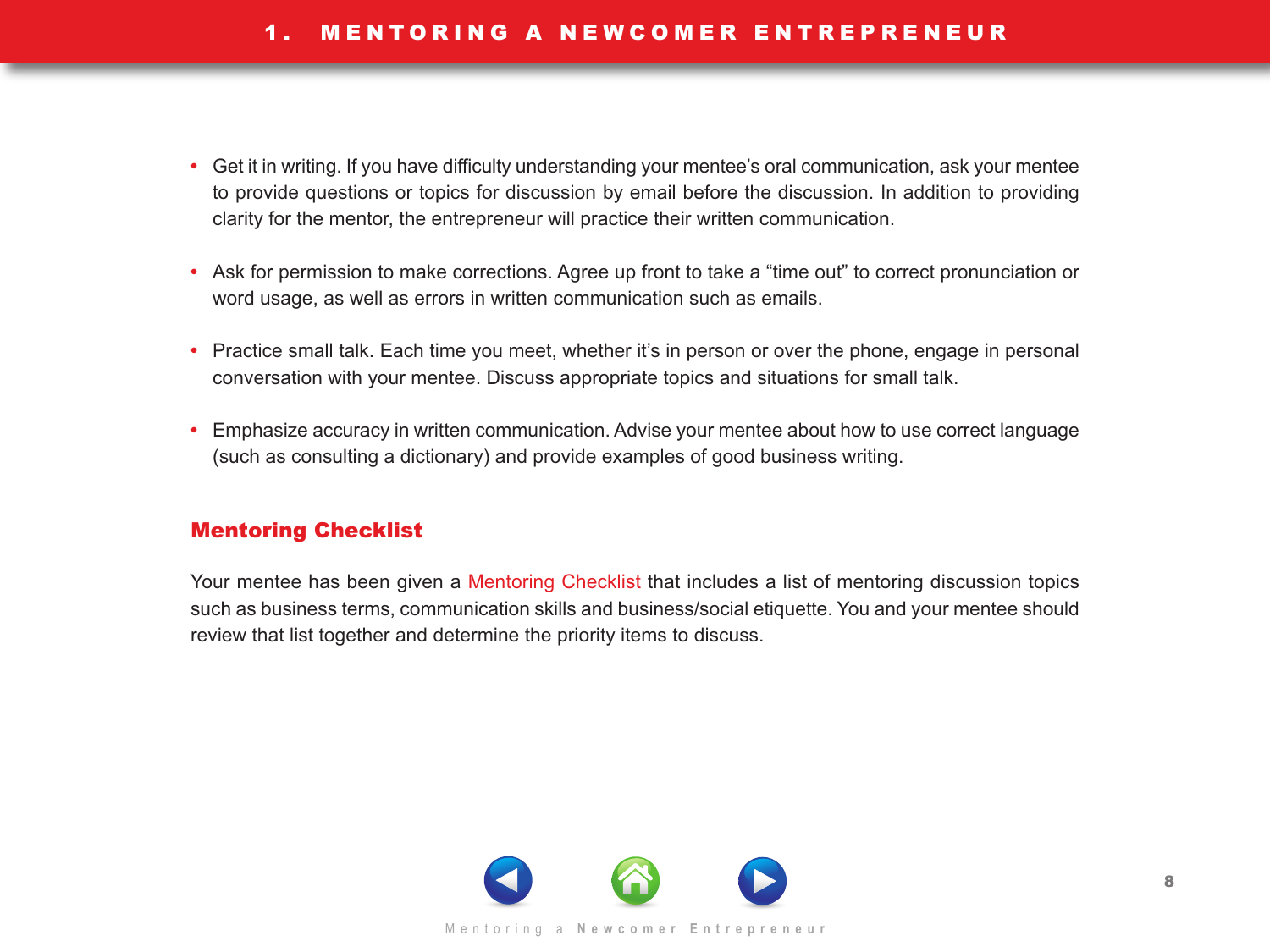<span id="page-9-0"></span>Experience has shown that what a newcomer entrepreneur needs most from a mentor is strong knowledge of the Canadian small business market. This information is often best communicated by inviting your mentee to share what the customs and practices were in other countries where they have lived or done business. This will help you to highlight specific differences and prepare your mentee to operate successfully in the Canadian business climate.

Here are some common issues related to business culture that may be relevant to a newcomer entrepreneur. They are all discussed in more detail in the *[CYBF Guide for Newcomer Entrepreneurs](http://www.cybf.ca/entrepreneurs/docs/CYBF_Guide_for_Newcomer_Entrepreneurs.pdf)*, but you can provide valuable local or personal insight.

#### Communication

As a successful business person, you understand that communication is critical to building relationships in business. An entrepreneur must understand how to effectively use email and the phone to communicate with others. You can help them understand the importance of providing good customer service through prompt and effective communication, as well as best practices in email and phone communication.



*Find Out More:* • *[Business Etiquette Quiz](http://www.centennialcollege.ca/pdf/gradsuccesspack/JobOffer/busetquiz.pdf)*

• *[Business Communication Etiquette Article](http://www.nataliemanor.com/articles/businessetiquette.html)*

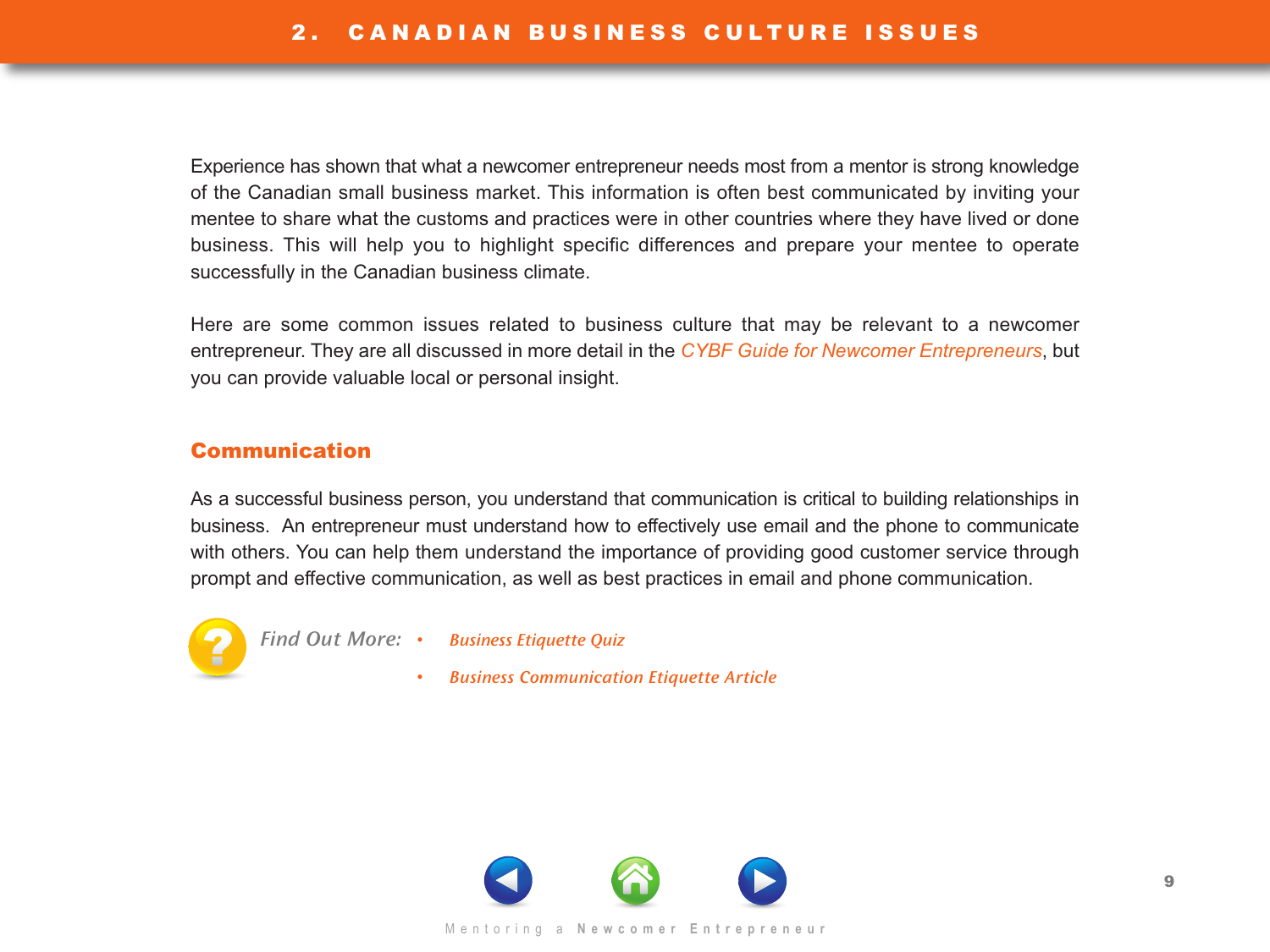#### <span id="page-10-0"></span>Business Culture in Canada

Understanding common workplace values can help your mentee develop relationships with customers, suppliers, partners and employees. You might want to discuss some of the attributes that are highly valued in the Canadian workplace such as:

- **•** Team work
- **•** Gender equality
- **•** Creativity, innovation and initiative
- **•** Adaptability
- **•** Solution-oriented
- **•** Positive attitude towards change and uncertainty

*A "can-do" attitude is the single biggest factor in a newcomer's ability to achieve career success in Canada – more influential than professional skills, education and previous work experience – according to a recent study from the University of British Columbia.*



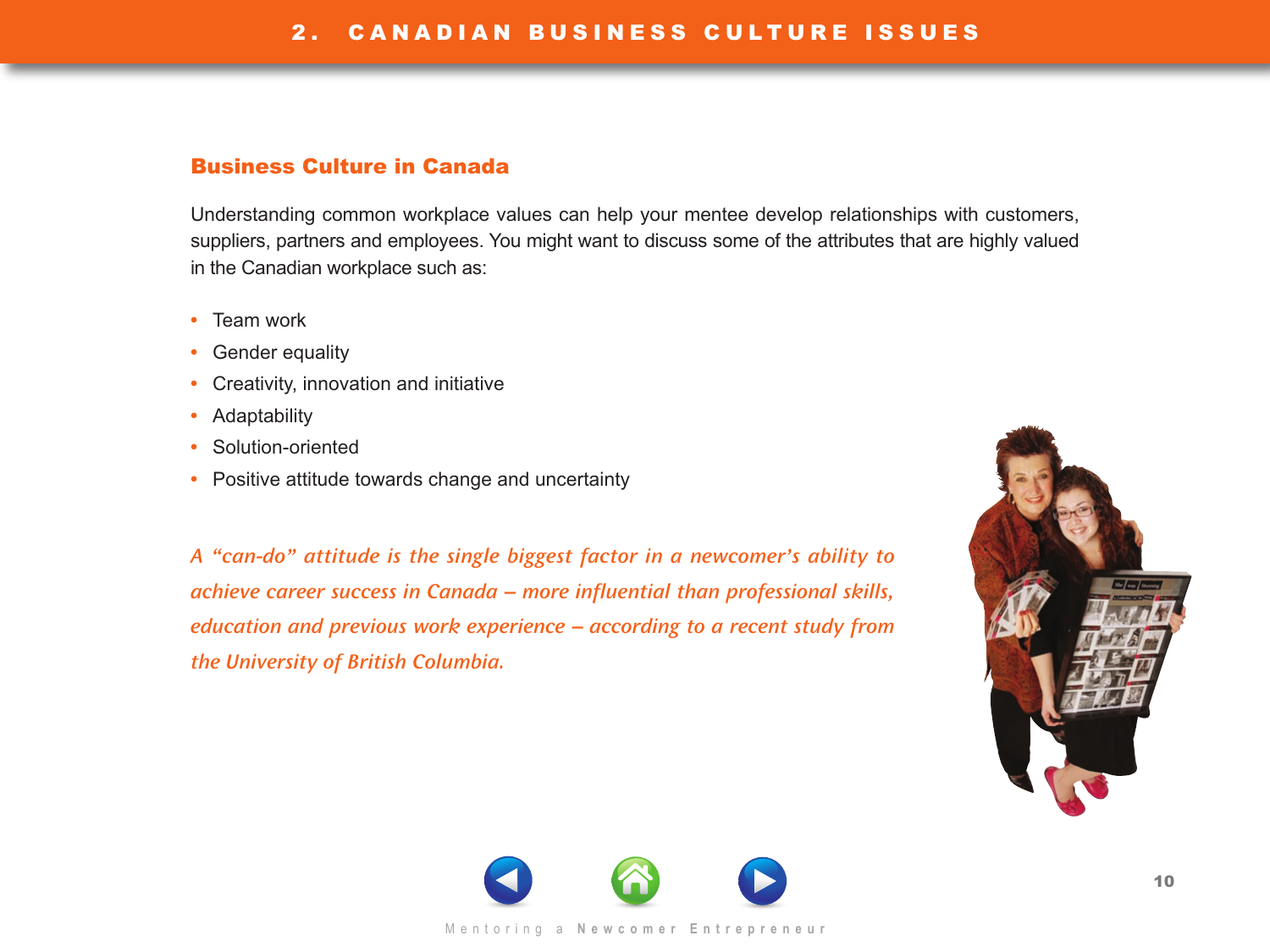#### <span id="page-11-0"></span>General Business Etiquette

Learning the nuances of communication (verbal and non-verbal) and how to deal with clients, suppliers or other partners is a lifelong exercise for even the most experienced business person. Newcomers may find that much of what we do in Canada is new or different.

It may be useful for you and your entrepreneur to discuss some of the following topics and to highlight how Canadian customs differ from those in other countries:

- **•** Use of titles (Mr./Ms.)
- **•** Negotiation
- **•** Handshaking and eye contact
- **•** Dining etiquette
- **•** Business attire
- **•** Gift-giving and hosting customers/colleagues



*Find Out More: Helpful links:*

- *[Canadianimmigrant.ca](http://www.canadianimmigrant.ca/careers/businessetiquette)*
- *[Business Body Language](http://www.sideroad.com/Business_Etiquette/business-body-language.html)*
- *[Canada's Workplace Culture](http://talentegg.ca/incubator/2010/08/insight-for-international-students-learning-canadas-workplace-culture/)*
- *[Proper Business Attire](http://www.business.ualberta.ca/Careers/BusinessCareerServices/StudentsAlumni/~/media/University%20of%20Alberta/Faculties/Business/Faculty%20Site/Careers/BusinessCareerServices/Document/ProperAttireAndEtiquetteForMenAndWomen.ashx)*



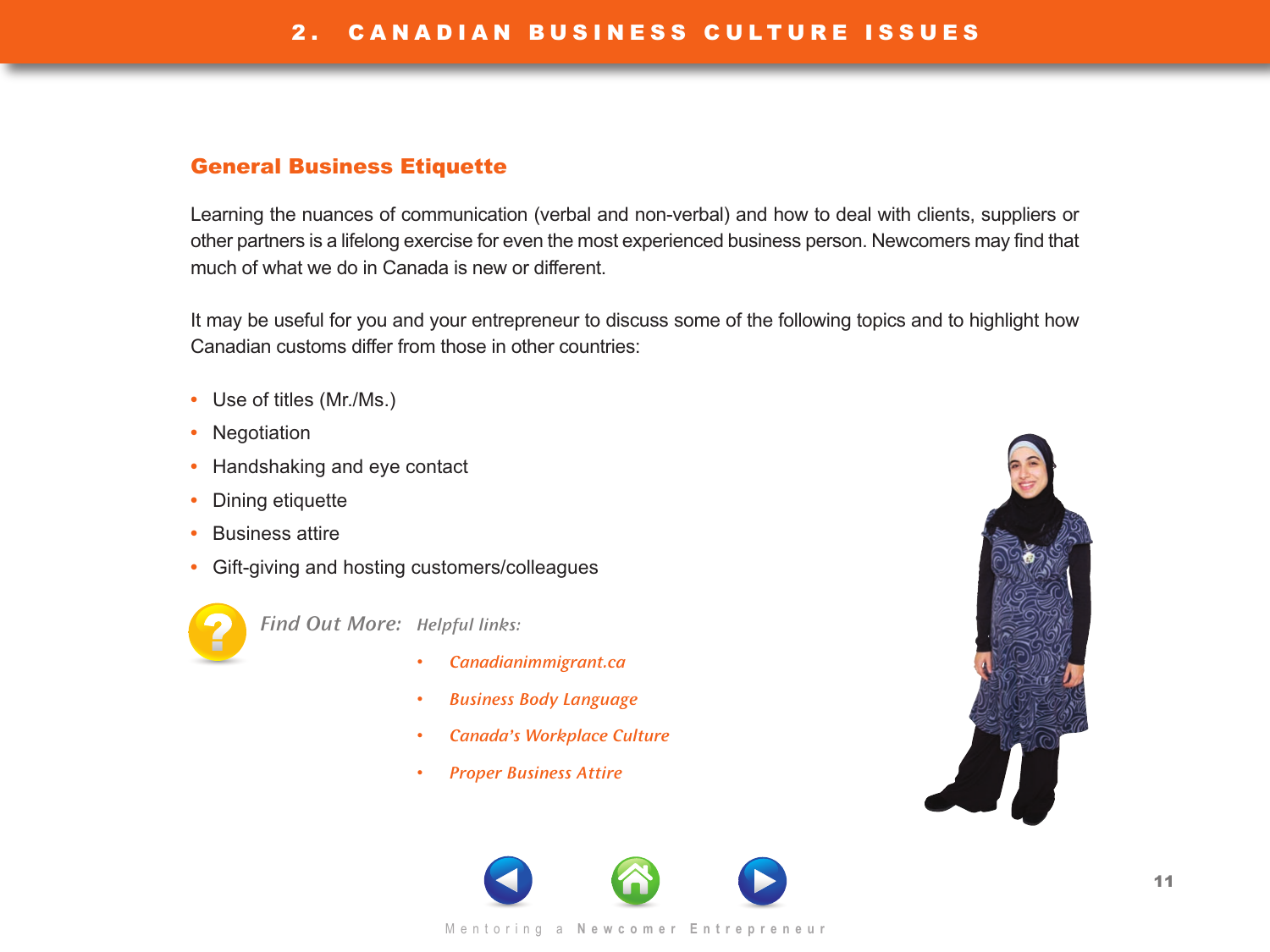### <span id="page-12-0"></span>Networking

Newcomers face the daunting task of launching a new business venture in a new market. In many cases, a newcomer entrepreneur may start out by focusing marketing efforts on their own cultural group, where they are most knowledgeable.

If appropriate, you can encourage the entrepreneur to stretch beyond this segment of the market. Expanding to a larger market may reduce their overall risk by giving them access to more consumers, and it may involve examining the business plan to look for ways to leverage the larger market place.

Becoming part of the larger business community requires the entrepreneur to expand their existing support network. Here are a few ways you can support your mentee's networking efforts:

- **•** Discuss the role of networking in Canadian business. The concept of reciprocal relationships that support business growth may be unfamiliar to your mentee.
- **•** Identify business associations or groups in the local area that provide networking opportunities. Encourage your mentee to explore these groups and get active in one or more. This may begin by simply attending a local business breakfast club meeting, contacting an industry association group or talking to a local Rotary Club to determine where the best fit is for the individual.
- **•** Explore how your own network may provide opportunities for your mentee to learn about the local business community. Consider inviting your mentee to accompany you as a guest in your own networking efforts to learn by example how networks can help them be more successful.

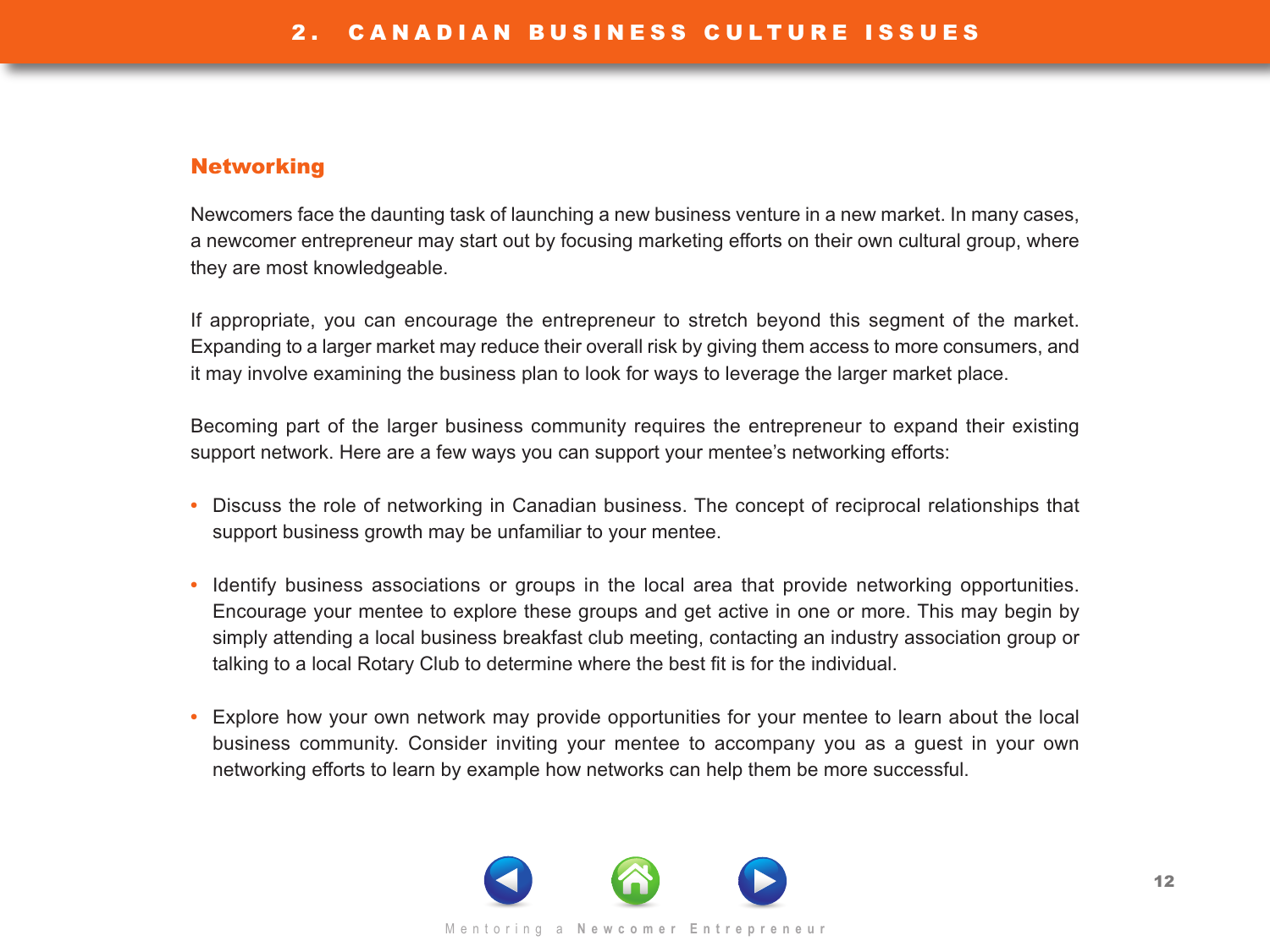# <span id="page-13-0"></span>Publications

- **•** [Start Up Info-Guide for Newcomers to Canada](:  http://www.cbo-eco.ca/en/index.cfm/guides/start-up-info-guide-for-newcomers-to-canada/)
- **•** [Guide for Canadian Small Businesses.](http://www.cra-arc.gc.ca/E/pub/tg/rc4070/README.html) Provides useful information on a broad range of issues, such as how to set up a business, the GST/HST, excise taxes and duties, payroll deductions, and income tax.
- **•** [Resource Guide for Business Immigrants to Ontario](http://www.cybf.ca/entrepreneurs/docs/publication_resource_guide_business_immigrants.pdf )
- **•** [Canadian Newcomer Magazine](www.cnmag.ca)
- **•** [Canadian Immigrant Magazine](www.canadianimmigrant.ca)
- **•** Canadian Immigrant Magazine [Welcome to Canada Guide](www.canadianimmigrant.ca/welcometocanada)
- **•** Oxford University Press Canadian Newcomer Series: *Arrival Survival Canada* by Nick Noorani and Sabrina Noorani, 2008

This is an immigrant's guide to the first year of life in Canada and covers a wide array of subjects, such as packing before emigrating, opening bank accounts, creating a credit history, and understanding Canadian school systems. The book guides readers through Canadian culture and outlines solutions to the issues that newcomers typically encounter. The book provides new immigrants, and people still considering immigration, with a foundation of information upon which to build their new lives.

#### *You're Hired – Now What?* by Lynda Goldman, 2009

This guide will give people from different countries and backgrounds an understanding of Canadian workplace culture and norms. The material is presented as a general guide to adapting to a professional environment and explains common best-practice procedures at work. Examples are given to help explain and illustrate the positive results of working within these general guidelines.